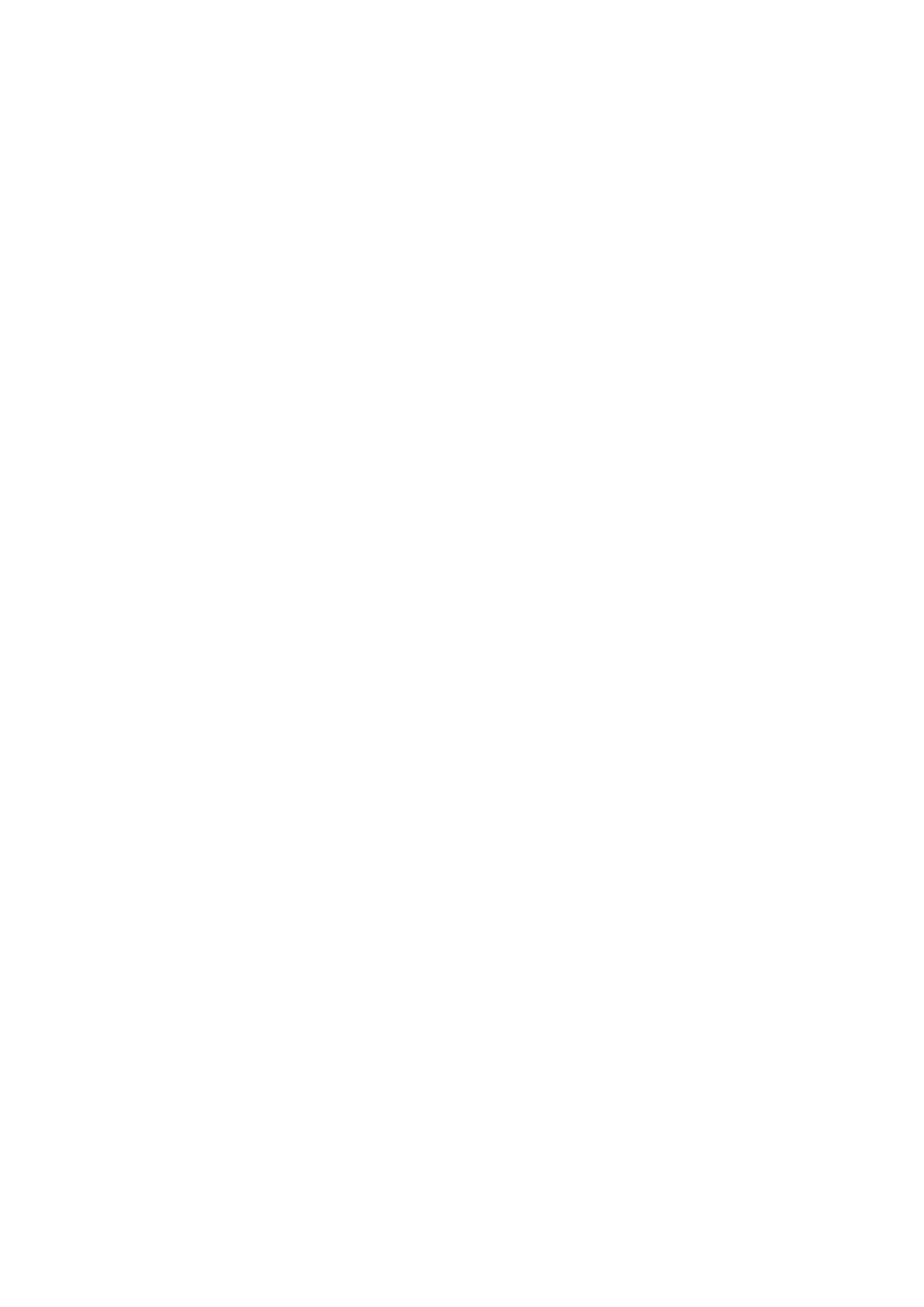## **DOG ACT 1976 LOCAL GOVERNMENT ACT 1995**

SHIRE OF CORRIGIN

# **DOGS LOCAL LAW 2021**

#### **CONTENTS**

#### **PART 1—PRELIMINARY**

- 1.1 Citation
- 1.2 Commencement
- 1.3 Application
- 1.4 Interpretation

## **PART 2—IMPOUNDING OF DOGS**

- 2.1 Charges and costs
- 2.2 Attendance of pound keeper at pound
- 2.3 Release of impounded dog

#### **PART 3—REQUIREMENTS AND LIMITATIONS ON THE KEEPING OF DOGS**

- 3.1 Dogs to be confined
- 3.2 Limitation on the number of dogs

## **PART 4—APPROVED KENNEL ESTABLISHMENTS**

- 4.1 Interpretation
- 4.2 Application for licence for approved kennel establishment
- 4.3 Notice of proposed use
- 4.4 Exemption from notice requirements
- 4.5 When application can be determined
- 4.6 Determination of application
- 4.7 Where application cannot be approved
- 4.8 Conditions of approval
- 4.9 Compliance with conditions of approval
- 4.10 Fees
- 4.11 Form of licence
- 4.12 Period of licence
- 4.13 Variation or cancellation of licence
- 4.14 Transfer
- 4.15 Notification
- 4.16 Inspection of kennel

## **PART 5—MISCELLANEOUS**

5.1 Offence to excrete

#### **PART 6—ENFORCEMENT**

- 6.1 Interpretation
- 6.2 Modified penalties
- 6.3 Issue of infringement notice
- 6.4 Failure to pay modified penalty
- 6.5 Payment of modified penalty
- 6.6 Withdrawal of infringement notice
- 6.7 Service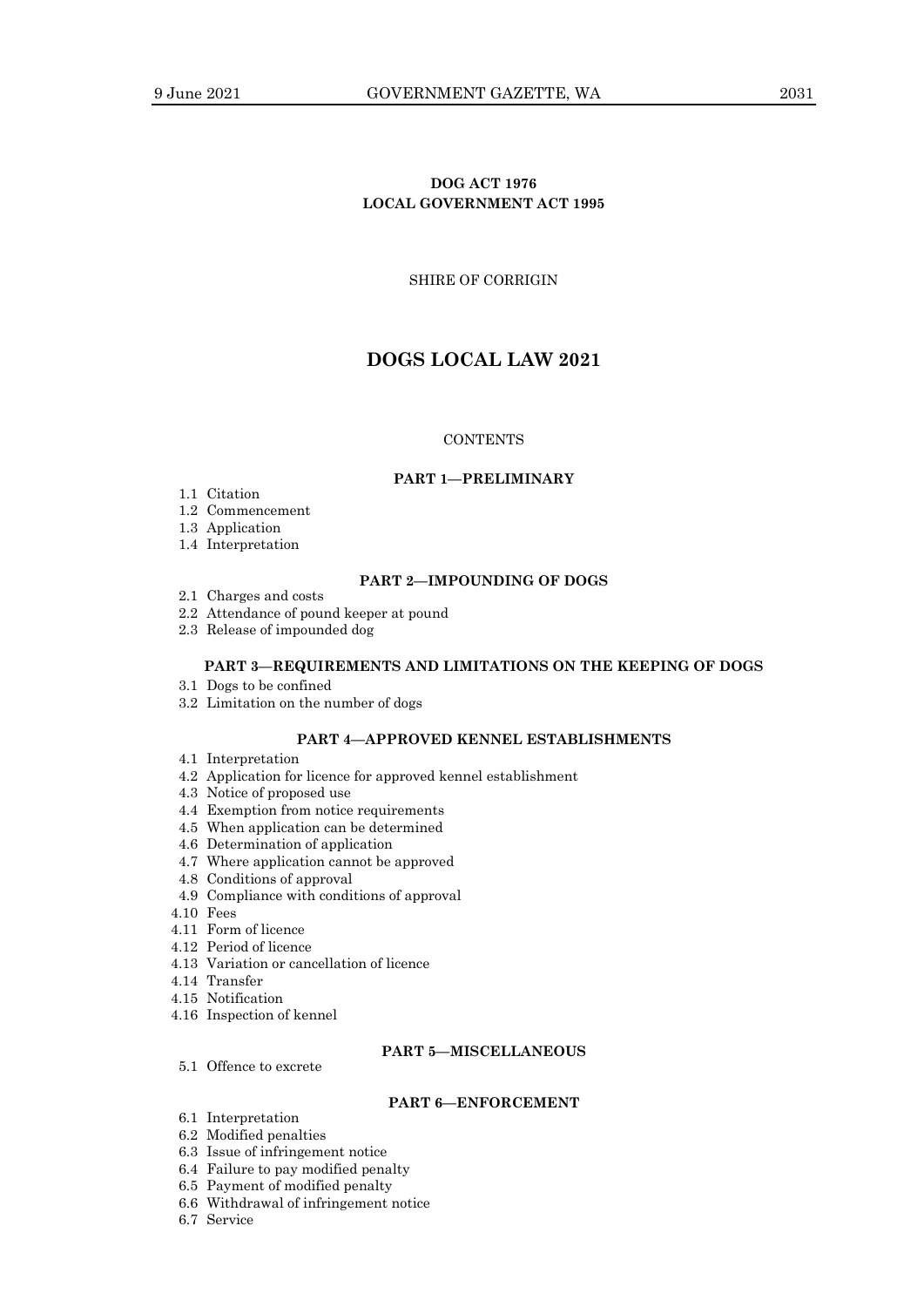**SCHEDULE 1—APPLICATION FOR A LICENCE FOR AN APPROVED KENNEL ESTABLISHMENT**

**SCHEDULE 2—CONDITIONS OF A LICENCE FOR AN APPROVED KENNEL ESTABLISHMENT**

**SCHEDULE 3—OFFENCES IN RESPECT OF WHICH MODIFIED PENALTY APPLIES**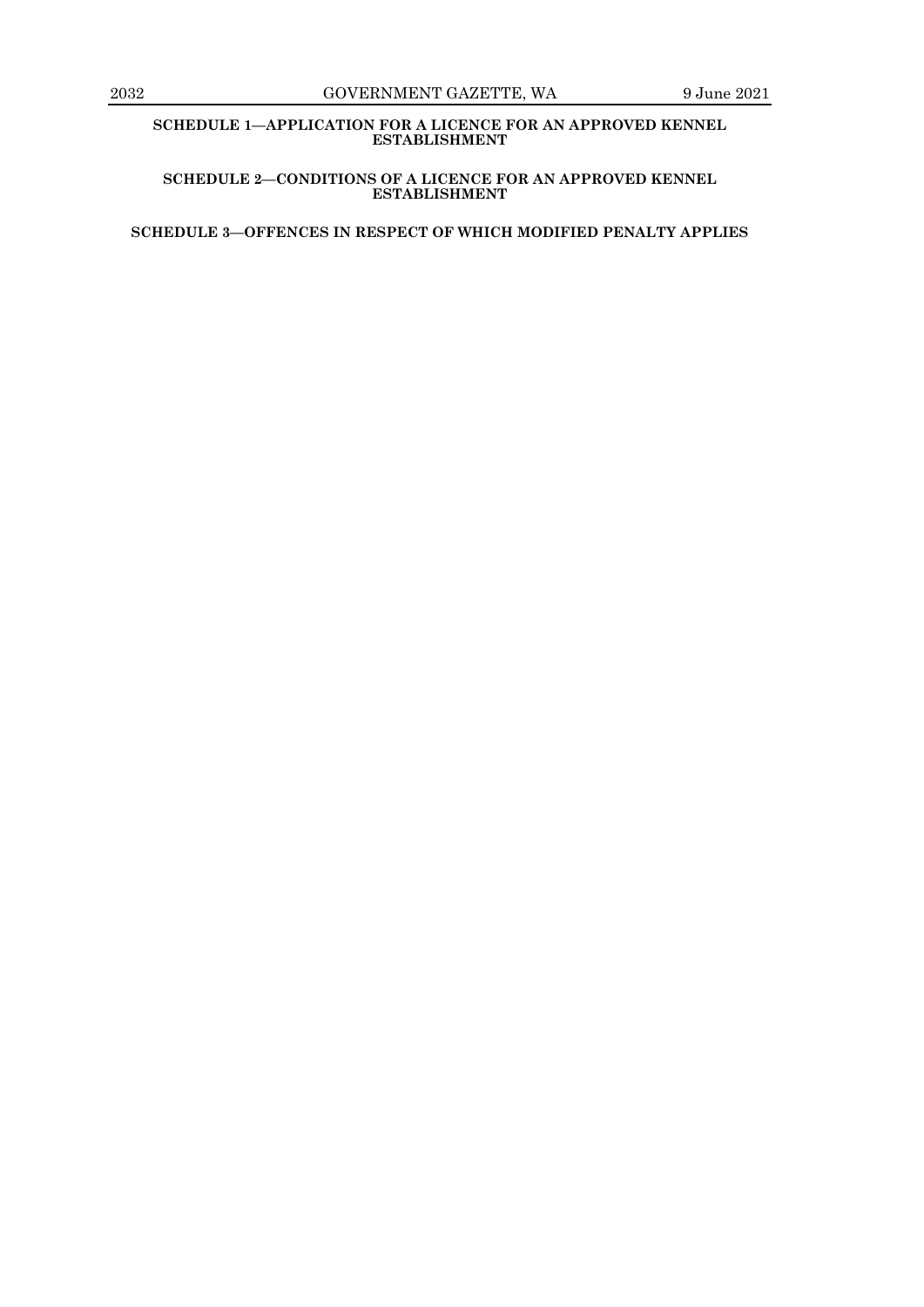## **DOG ACT 1976 LOCAL GOVERNMENT ACT 1995**

## SHIRE OF CORRIGIN

# **DOGS LOCAL LAW 2021**

Under the powers conferred by the *Dog Act 1976,* the *Local Government Act 1995* and under all other powers enabling it, the Council of the *Shire of Corrigin* resolved on 18 May 2021 to make the following local law.

#### **PART 1—PRELIMINARY**

## **1.1 Citation**

This local law may be cited as the *Shire of Corrigin Dogs Local Law* 2021.

#### **1.2 Commencement**

This local law comes into operation 14 days after the date of its publication in the *Government Gazette*.

#### **1.3 Application**

This local law applies throughout the district.

#### **1.4 Interpretation**

In this local law unless the context otherwise requires—

*Act* means the *Dog Act 1976*;

- *authorised person* means a person appointed by the local government to perform all or any of the functions conferred on an authorised person under this local law;
- *CEO* means the Chief Executive Officer of the local government;
- *dangerous dog* means a dog which is the subject of a declaration under section 33E of the Act declaring it to be a dangerous dog;

*district* means the district of the local government;

*local government* means the *Shire of Corrigin*;

*pound keeper* means a person authorised by the local government to perform all or any of the functions conferred on a "pound keeper" under this local law;

*Regulations* means the *Dog Regulations 2013*;

*Schedule* means a schedule in this local law;

- *thoroughfare* has the meaning given to it in section 1.4 of the *Local Government Act 1995*; and
- *town planning scheme* means a town planning scheme made by the local government under the *Planning and Development Act 2005* which applies throughout the whole or a part of the district.

## **PART 2—IMPOUNDING OF DOGS**

#### **2.1 Charges and costs**

The following are to be imposed and determined by the local government under sections 6.16 to 6.19 of the *Local Government Act 1995*—

- (a) the charges to be levied under section 29(4) of the Act relating to the seizure and impounding of a dog;
- (b) the additional fee payable under section 29(4) of the Act where a dog is released at a time or on a day other than those determined under clause 2.2; and
- (c) the costs of the destruction and the disposal of a dog referred to in section 29(15) of the Act.

#### **2.2 Attendance of pound keeper at pound**

The pound keeper is to be in attendance at the pound for the release of dogs at the times and on the days of the week as are determined by the CEO.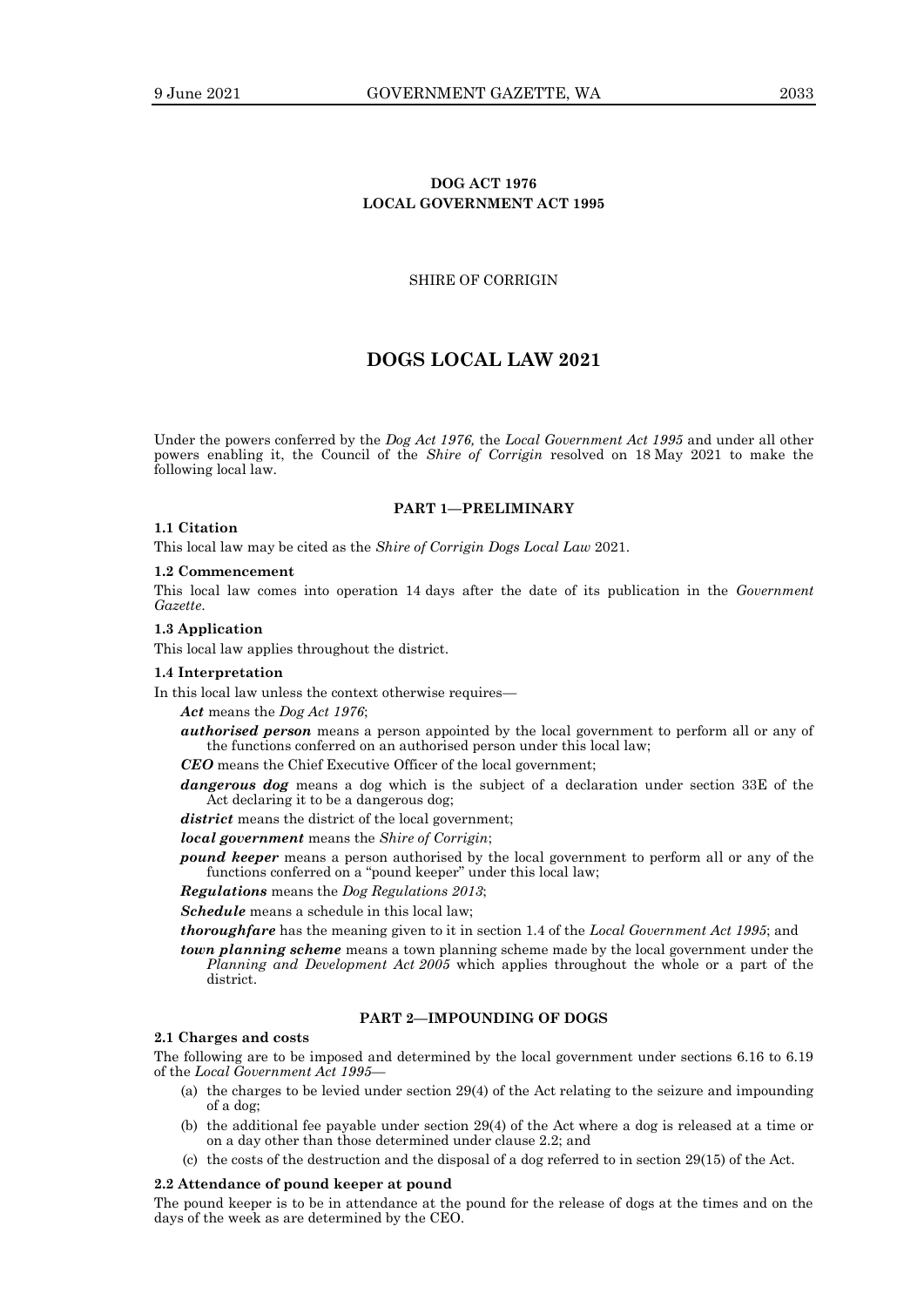## **2.3 Release of impounded dog**

(1) A claim for the release of a dog seized and impounded is to be made to the pound keeper or in the absence of the pound keeper, to the CEO.

(2) The pound keeper is not to release a dog seized and impounded to any person unless that person has produced, to the satisfaction of the pound keeper, satisfactory evidence-

- (a) of her or his ownership of the dog or of her or his authority to take delivery of it; or
- (b) that he or she is the person identified as the owner on a microchip implanted in the dog.

## **PART 3—REQUIREMENTS AND LIMITATIONS ON THE KEEPING OF DOGS**

## **3.1 Dogs to be confined**

(1) An occupier of premises on which a dog is kept must—

- (a) cause a portion of the premises on which the dog is kept to be fenced in a manner capable of confining the dog;
- (b) ensure the fence used to confine the dog and every gate or door in the fence is of a type, height and construction which having regard to the breed, age, size and physical condition of the dog is capable of preventing the dog at all times from passing over, under or through it;
- (c) ensure that every gate or door in the fence is kept closed at all times when the dog is on the premises (unless the gate is temporarily opened in a manner that ensures that the dog remains confined) and is fitted with a proper latch or other means of fastening it;
- (d) maintain the fence and all gates and doors in the fence in good order and condition; and
- (e) where no part of the premises consists of open space, yard or garden or there is no open space or garden or yard of which the occupier has exclusive use or occupation, ensure that other means exist on the premises (other than the tethering of the dog) for effectively confining the dog within the premises.

(2) Where an occupier fails to comply with subclause (1), he or she commits an offence.

(3) Notwithstanding subclause (1) and (2), the confinement of dangerous dogs is dealt with in the Act and Regulations.

## **3.2 Limitation on the number of dogs**

(1) This clause does not apply to premises which have been—

- (a) licensed under Part 4 as an approved kennel establishment; or
- (b) granted an exemption under section 26(3) of the Act.

(2) The limit on the number of dogs which may be kept on any premises is, for the purpose of section 26(4) of the Act—

- (a) 2 dogs over the age of 3 months and the young of those dogs under that age if the premises are situated within a townsite; or
- (b) 4 dogs over the age of 3 months and the young of those dogs under that age if the premises are situated outside a townsite.

## **PART 4—APPROVED KENNEL ESTABLISHMENTS**

## **4.1 Interpretation**

In this Part and in Schedule 2—

*licence* means a licence to keep an approved kennel establishment on premises;

*licensee* means the holder of a licence;

- *premises,* in addition to the meaning given to it in section 3 of the Act, means the premises described in the application for a licence; and
- *transferee* means a person who applies for the transfer of a licence to her or him under clause 4.14.

## **4.2 Application for licence for approved kennel establishment**

An application for a licence must be made in the form of that in Schedule 1, and must be lodged with the local government together with—

- (a) plans and specifications of the kennel establishment, including a site plan;
- (b) copies of the notices to be given under clause 4.3;
- (c) written evidence that either the applicant or another person who will have the charge of the dogs, will reside on the premises or, in the opinion of the local government, sufficiently close to the premises so as to control the dogs and so as to ensure their health and welfare;
- (d) a written acknowledgement that the applicant has read and agrees to comply with any code of practice relating to the keeping of dogs nominated by the local government; and
- (e) the fee for the application for a licence referred to in clause 4.10(1).

## **4.3 Notice of proposed use**

(1) An applicant for a licence must give notice of the proposed use of the premises as an approved kennel establishment after the application for a licence has been lodged—

(a) once in a newspaper circulating in the district; and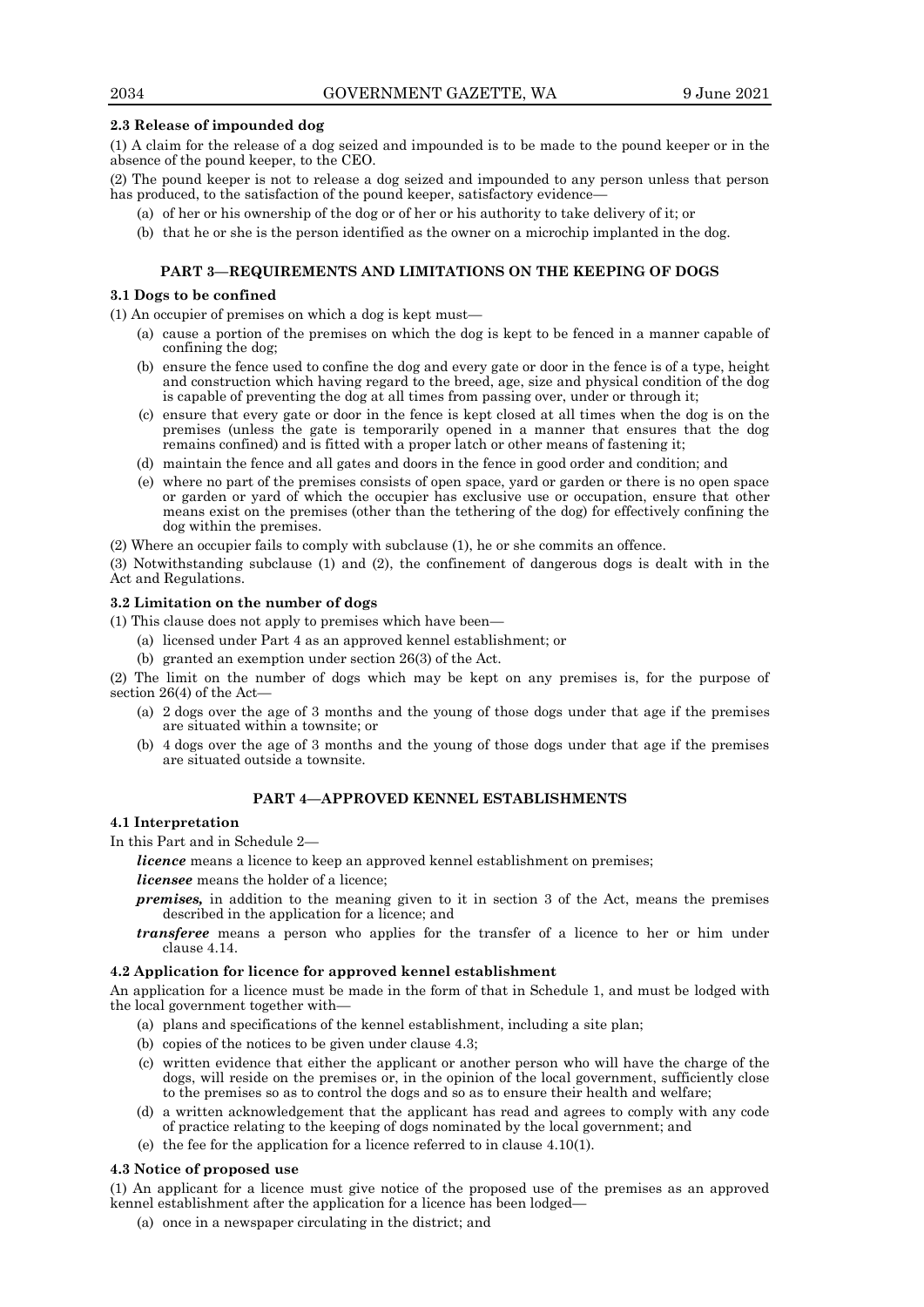- 
- (b) to the owners and occupiers of any premises adjoining the premises.
- (2) The notices in subclause (1) must specify that—
	- (a) any written submissions as to the proposed use are to be lodged with the CEO within 14 days of the date the notice is given; and
	- (b) the application and plans and specifications may be inspected at the offices of the local government.
- (3) Where—
	- (a) the notices given under subclause (1) do not clearly identify the premises; or
	- (b) a notice given under subclause  $(1)(a)$  is of a size or in a location in the newspaper which, in the opinion of the local government, would fail to serve the purpose of notifying persons of the proposed use of the premises,

then the local government may refuse to determine the application for a licence until the notices or notice, as the case may be, is given in accordance with its directions.

#### **4.4 Exemption from notice requirements**

Where an application for a licence is made in respect of premises on which an approved kennel establishment is either a—

- (a) permitted use; or
- (b) use which the local government may approve subject to compliance with specified notice requirements,

under a town planning scheme, then the requirements of clauses 4.2(b), 4.3 and 4.5(a) do not apply in respect of the application for a licence.

#### **4.5 When application can be determined**

An application for a licence is not to be determined by the local government until—

- (a) the applicant has complied with clause 4.2;
- (b) the applicant submits proof that the notices referred to in clause 4.3(1) have been given in accordance with that clause; and
- (c) the local government has considered any written submissions received within the time specified in clause 4.3(2)(a) on the proposed use of the premises.

#### **4.6 Determination of application**

In determining an application for a licence, the local government is to have regard to—

- (a) the matters referred to in clause 4.7;
- (b) any written submissions received within the time specified in clause 4.3(2)(a) on the proposed use of the premises;
- (c) any economic or social benefits which may be derived by any person in the district if the application for a licence is approved;
- (d) the effect which the kennel establishment may have on the environment or amenity of the neighbourhood;
- (e) whether the approved kennel establishment will create a nuisance for the owners and occupiers of adjoining premises; and
- (f) whether or not the imposition of and compliance with appropriate conditions of a licence will mitigate any adverse effects of the approved kennel establishment identified in the preceding paragraphs.

#### **4.7 Where application cannot be approved**

The local government cannot approve an application for a licence where—

- (a) an approved kennel establishment cannot be permitted by the local government on the premises under a town planning scheme; or
- (b) an applicant for a licence or another person who will have the charge of the dogs will not reside on the premises, or, in the opinion of the local government, sufficiently close to the premises so as to control the dogs and so as to ensure their health and welfare.

#### **4.8 Conditions of approval**

(1) The local government may approve an application for a licence subject to the conditions contained in Schedule 2 and to such other conditions as the local government considers appropriate.

(2) In respect of a particular application for a licence, the local government may vary any of the conditions contained in Schedule 2.

#### **4.9 Compliance with conditions of approval**

A licensee who does not comply with the conditions of a licence commits an offence.

**Penalty:** \$5,000 and a daily penalty of \$100.

#### **4.10 Fees**

- (1) On lodging an application for a licence, the applicant is to pay a fee to the local government.
- (2) On the issue or renewal of a licence, the licensee is to pay a fee to the local government.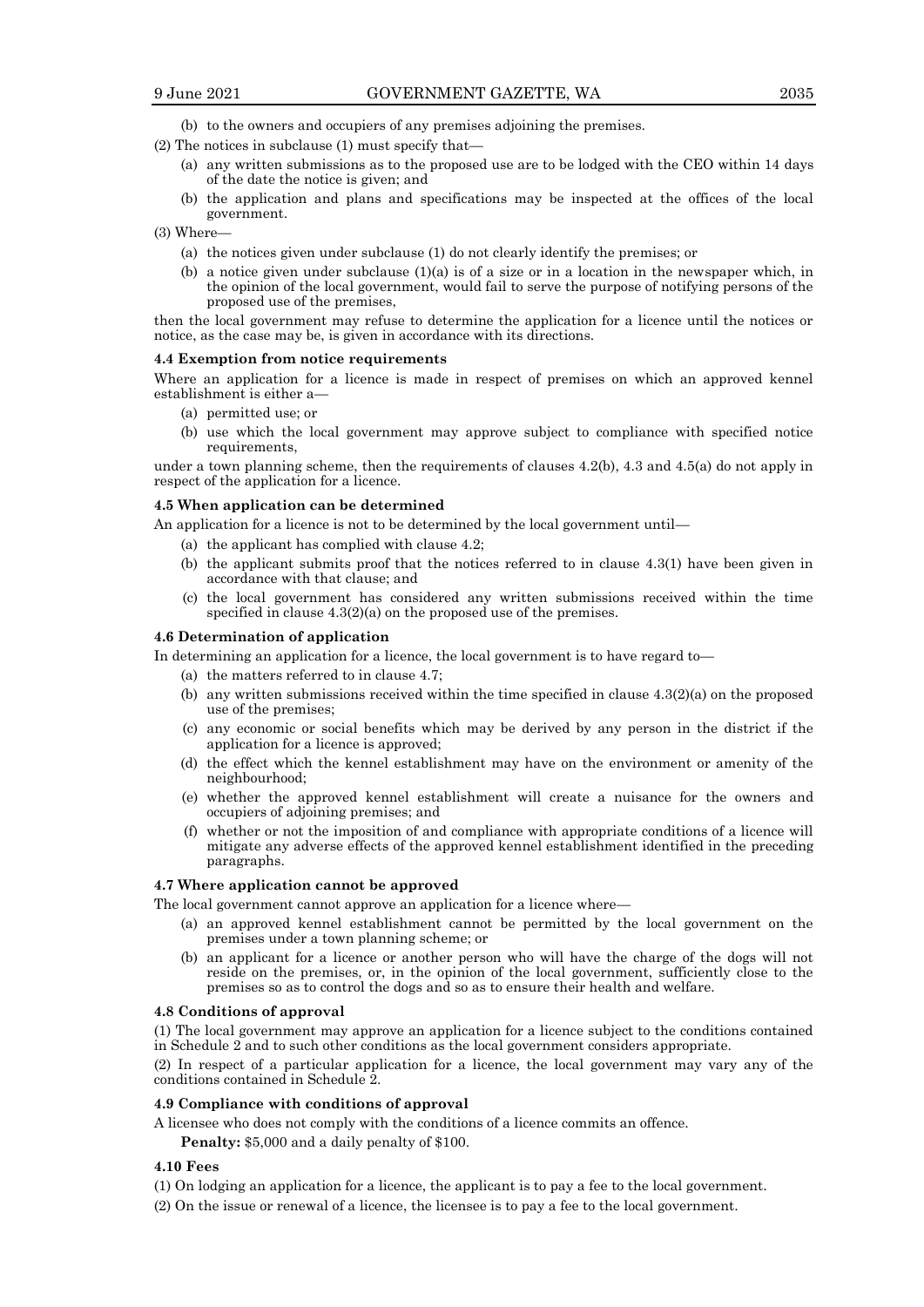(3) On lodging an application for the transfer of a valid licence, the transferee is to pay a fee to the local government.

(4) The fees referred to in subclauses (1) to (3) are to be imposed and determined by the local government under sections 6.16 to 6.19 of the *Local Government Act 1995*.

## **4.11 Form of licence**

The licence is to be in the form determined by the local government and is to be issued to the licensee.

## **4.12 Period of licence**

(1) The period of effect of a licence is set out in section 27(5) of the Act.

(2) A licence is to be renewed if the fee referred to in clause 4.10(2) is paid to the local government prior to the expiry of the licence.

(3) On the renewal of a licence the conditions of the licence at the time of its renewal continue to have effect.

## **4.13 Variation or cancellation of licence**

(1) The local government may vary the conditions of a licence.

(2) The local government may cancel a licence—

- (a) on the request of the licensee;
- (b) following a breach of the Act, the Regulations or this local law; or
- (c) if the licensee is not a fit and proper person.

(3) The date a licence is cancelled is to be, in the case of—

- (a) paragraph (a) of subclause (2), the date requested by the licensee; or
- (b) paragraphs (b) and (c) of subclause (2), the date determined under section 27(6) of the Act.

(4) If a licence is cancelled the fee paid for that licence is not refundable for the term of the licence that has not yet expired.

## **4.14 Transfer**

(1) An application for the transfer of a valid licence from the licensee to another person must be—

- (a) made in the form determined by the local government;
- (b) made by the transferee;
- (c) made with the written consent of the licensee; and
- (d) lodged with the local government together with—
	- (i) written evidence that a person will reside at or within reasonably close proximity to the premises the subject of the licence; and
	- (ii) the fee for the application for the transfer of a licence referred to in clause 4.10(3).

(2) The local government is not to determine an application for the transfer of a valid licence until the transferee has complied with subclause (1).

(3) The local government may approve, whether or not subject to such conditions as it considers appropriate, or refuse to approve an application for the transfer of a valid licence.

(4) Where the local government approves an application for the transfer of a valid licence, then on the date of approval, unless otherwise specified in the notice issued under clause 4.15(b), the transferee becomes the licensee of the licence for the purposes of this local law.

## **4.15 Notification**

The local government is to give written notice to—

- (a) an applicant for a licence of the local government's decision on her or his application;
- (b) a transferee of the local government's decision on her or his application for the transfer of a valid licence;
- (c) a licensee of any variation made under clause 4.13(1);
- (d) a licensee when her or his licence is due for renewal and the manner in which it may be renewed;
- (e) a licensee when her or his licence is renewed;
- (f) a licensee of the cancellation of a licence under clause  $4.13(2)(a)$ ; and
- (g) a licensee of the cancellation of a licence under paragraphs (b) or (c) of clause 4.13(2), which notice is to be given in accordance with section 27(6) of the Act.

## **4.16 Inspection of kennel**

With the consent of the occupier, an authorised person may inspect an approved kennel establishment at any time.

## **5.1 Offence to excrete**

## **PART 5—MISCELLANEOUS**

(1) A dog must not excrete on—

- (a) any thoroughfare or other public place; or
- (b) any land which is not a public place without the consent of the occupier.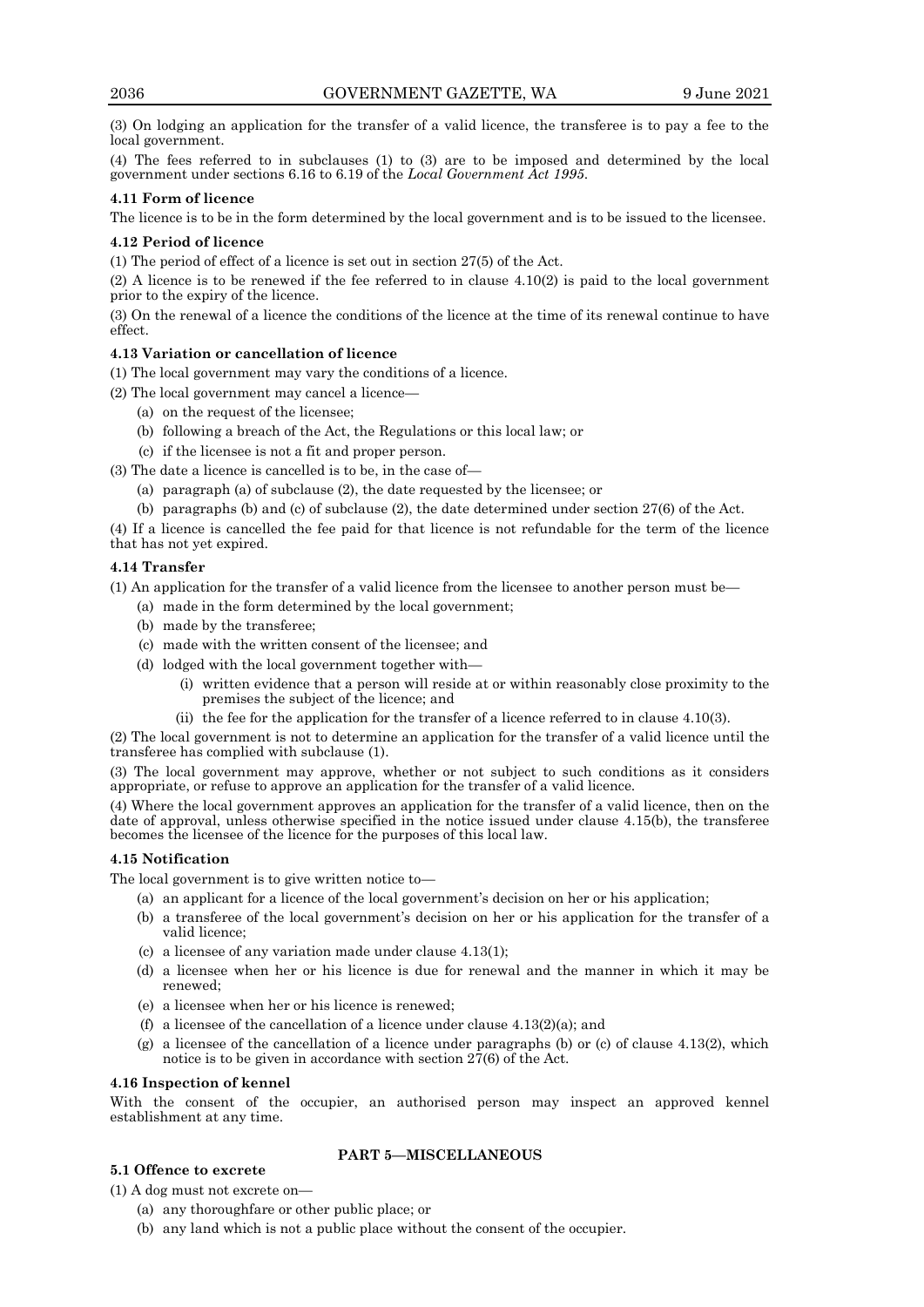(2) Subject to subclause (3), if a dog excretes contrary to subclause (1), every person liable for the control of the dog at that time commits an offence.

#### **Penalty:** \$1000

(3) The person liable for the control of the dog does not commit an offence against subclause (2) if any excreta is removed immediately by that person.

## **PART 6—ENFORCEMENT**

# **6.1 Interpretation**

In this Part—

*infringement notice* means the notice referred to in clause 6.3; and

*notice of withdrawal* means the notice referred to in clause 6.6(1).

#### **6.2 Modified penalties**

(1) The offences contained in Schedule 3 are offences in relation to which a modified penalty may be imposed.

(2) The amount appearing in the third column of Schedule 3 directly opposite an offence is the modified penalty payable in respect of that offence if—

- (a) the dog is not a dangerous dog; or
- (b) the dog is a dangerous dog, but an amount does not appear in the fourth column directly opposite that offence.

(3) The amount appearing in the fourth column of Schedule 3 directly opposite an offence is the modified penalty payable in respect of that offence if the dog is a dangerous dog.

#### **6.3 Issue of infringement notice**

Where an authorised person has reason to believe that a person has committed an offence in respect of which a modified penalty may be imposed, he or she may issue to that person a notice in the form of Form 8 of the First Schedule of the Regulations.

#### **6.4 Failure to pay modified penalty**

Where a person who has received an infringement notice fails to pay the modified penalty within the time specified in the notice, or within such further time as may in any particular case be allowed by the CEO, he or she is deemed to have declined to have the offence dealt with by way of a modified penalty.

#### **6.5 Payment of modified penalty**

A person who has received an infringement notice may, within the time specified in that notice or within such further time as may in any particular case be allowed by the CEO, send or deliver to the local government the amount of the penalty, with or without a reply as to the circumstances giving rise to the offence, and the local government may appropriate that amount in satisfaction of the penalty and issue an acknowledgment.

#### **6.6 Withdrawal of infringement notice**

(1) Whether or not the modified penalty has been paid, an authorised person may withdraw an infringement notice by sending a notice in the form of Form 9 of the First Schedule of the Regulations. (2) A person authorised to issue an infringement notice under clause 6.3 cannot sign or send a notice of withdrawal.

#### **6.7 Service**

An infringement notice or a notice of withdrawal may be served on a person personally, or by leaving it at or posting it to her or his address as ascertained from her or him, or as recorded by the local government under the Act, or as ascertained from inquiries made by the local government.

## *Schedule 1*

————

APPLICATION FOR A LICENCE FOR AN APPROVED KENNEL ESTABLISHMENT

(clause 4.2) I/we (full name).............................................................................................................................................. of (postal address).......................................................................................................................................... (telephone number)........................................................................................................................................ (facsimile number) ......................................................................................................................................... (E-mail address)............................................................................................................................................. Apply for a licence for an approved kennel establishment at (address of premises).................................. ........................................................................................................................................................................ For (number and breed of dogs) .................................................................................................................... \* (insert name of person) ......................................................................... will be residing at the premises on and from (insert date) ...........................................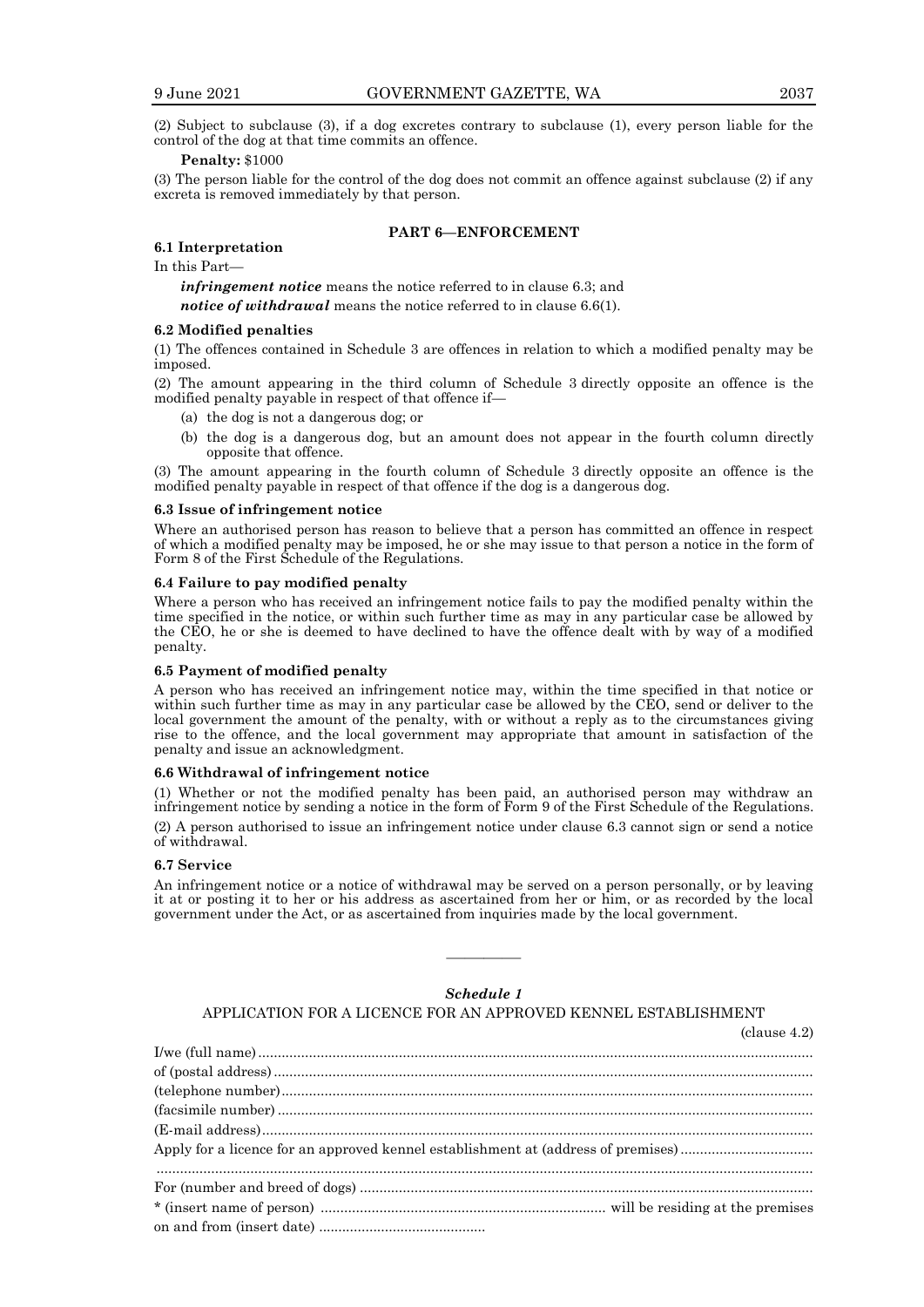\* (insert name of person) ................................................................ will be residing (sufficiently close to

the premises so as to control the dogs and so as to ensure their health and welfare) at ....................... ......................................................................................................................... (insert address of residence)

on and from ................................... (insert date).

Attached are—

- (a) a site plan of the premises showing the location of the kennels and yards and all other buildings and structures and fences;
- (b) plans and specifications of the kennel establishment;
- (c) copy of notice of proposed use to appear in newspaper;
- (d) copy of notice of proposed use to be given to adjoining premises;
- (e) written evidence that a person will reside—
	- (i) at the premises; or
	- (ii) sufficiently close to the premises so as to control the dogs and so as to ensure their health and welfare; and
- (f) if the person in item (e) is not the applicant, written evidence that the person is a person in charge of the dogs.

I confirm that I have read and agree to comply with the Code of Practice known as ............................ in the keeping of dogs at the proposed kennel establishment.

Signature of applicant.........................................

Date .....................................................................

\* delete where inapplicable.

Note: a licence if issued will have effect for a period of 12 months—section 27.5 of the Dog Act.

OFFICE USE ONLY

Application fee paid on *[insert date]*.

# *Schedule 2*

————

## CONDITIONS OF A LICENCE FOR AN APPROVED KENNEL ESTABLISHMENT

(clause 4.8(1))

An application for a licence for an approved kennel establishment may be approved subject to the following conditions—

- (a) each kennel, unless it is fully enclosed, must have a yard attached to it;
- (b) each kennel and each yard must be at a distance of not less than—
	- (i) 25m from the front boundary of the premises and 5m from any other boundary of the premises;
	- (ii) 10m from any dwelling; and
	- (iii) 25m from any church, school room, hall, factory, dairy or premises where food is manufactured, prepared, packed or stored for human consumption;
- (c) each yard for a kennel must be kept securely fenced with a fence constructed of link mesh or netting or other materials approved by the local government;
- (d) the minimum floor area for each kennel must be calculated at 2.5 times the length of the breed of dog (when it is fully grown), squared, times the number of dogs to be housed in the kennel and the length of the dog is to be determined by measuring from the base of the tail to the front of its shoulder;
- (e) the floor area of the yard attached to any kennel or group of kennels must be at least twice the floor area of the kennel or group of kennels to which it is attached;
- (f) the upper surface of the kennel floor must be—
	- (i) at least 100mm above the surface of the surrounding ground;
	- (ii) smooth so as to facilitate cleaning;
	- (iii) rigid;
	- (iv) durable;
	- (v) slip resistant;
	- (vi) resistant to corrosion;
	- (vii) non-toxic;
	- (viii) impervious;
	- (ix) free from cracks, crevices and other defects; and